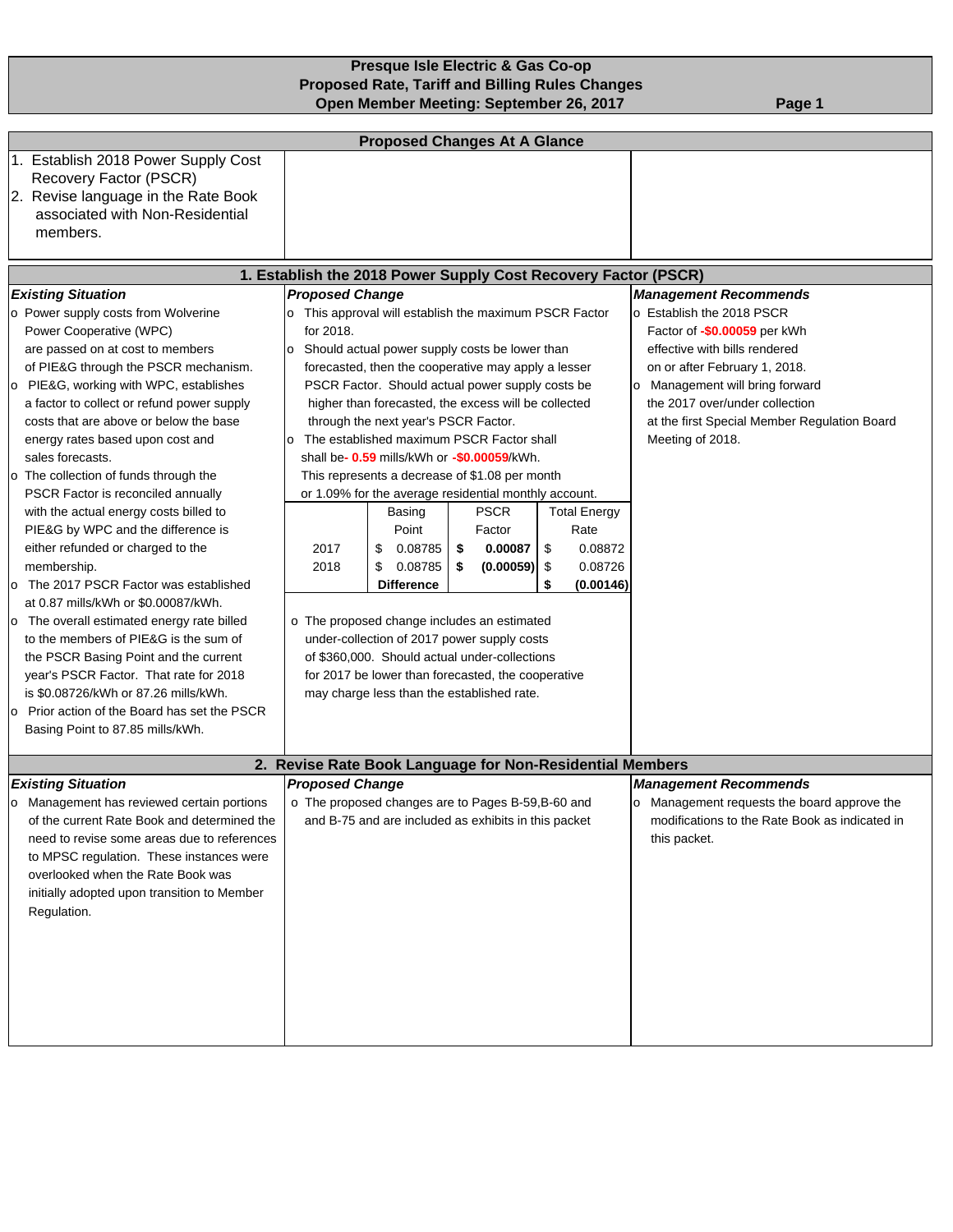# **PRESQUE ISLE ELECTRIC & GAS CO‐OP SPECIAL BOARD MEETING 9AM SEPTEMBER 26, 2017**

# **AGENDA**

Call to Order **Chairman Brown**  Roll Call PA 167 of 2008 CEO Sobeck Introduction of Guests **CEO Sobeck**  1. Establish the 2018 Power Supply Cost Recovery 2. Revise Rate Book language Member Comment **Action Items** Factor Adjournment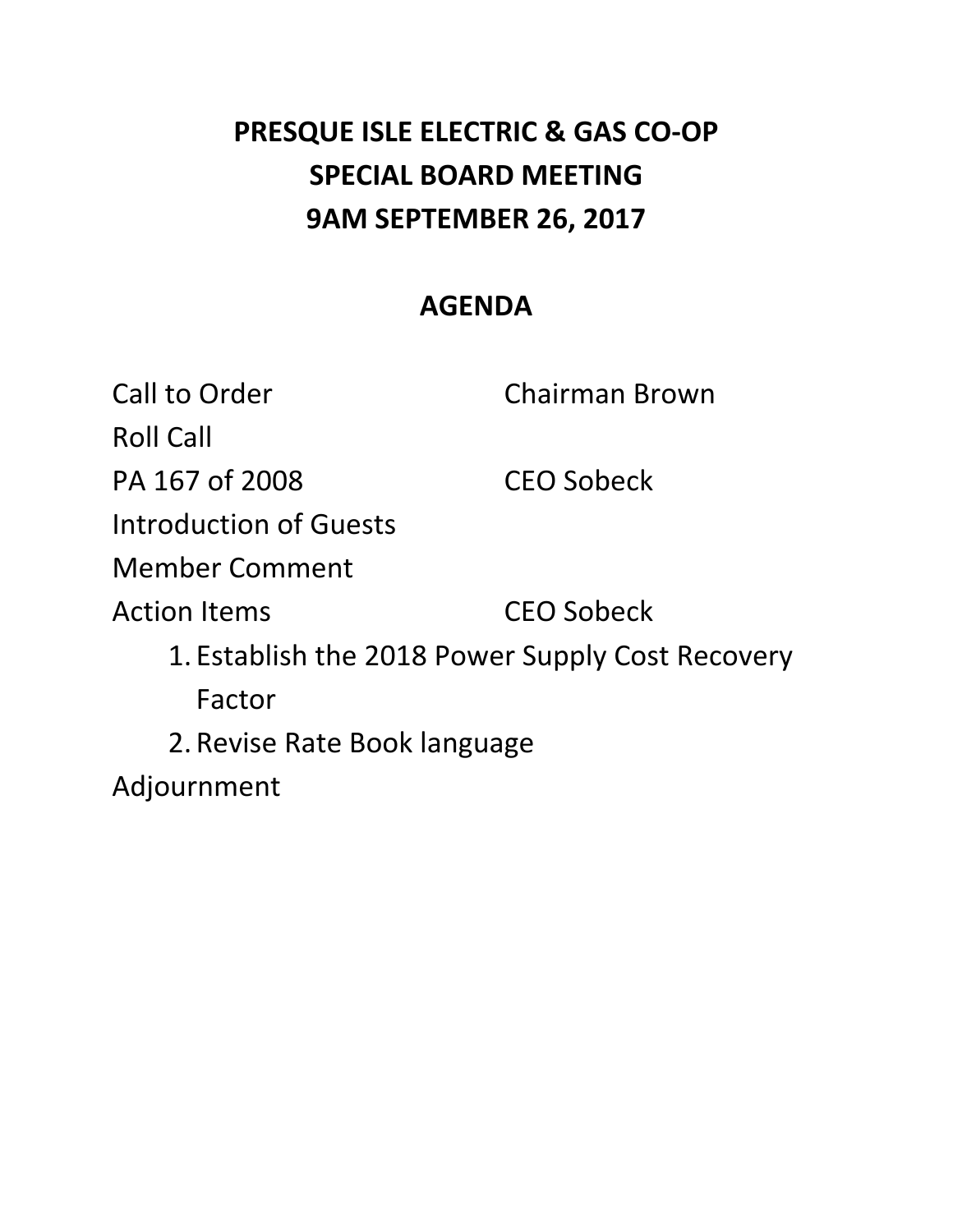## **PRESQUE ISLE ELECTRIC & GAS CO-OP BOARD RESOLUTION SEPTEMBER 26, 2017**

# **RESOLUTION 2017-MR-05 2018 PSCR FACTOR**

**WHEREAS,** PIE&G transitioned to member regulation with an effective date of September 23, 2012 thus providing that certain of its rates are no longer regulated by the MPSC; and

**WHEREAS,** PIE&G in conjunction with Wolverine Power Supply Cooperative (WPSC), it's wholesale electric energy supplier, has conducted an analysis of projected energy costs and sales volumes; and

**WHEREAS,** PIE&G's staff has reviewed the analysis with the Board of Directors; and

**WHEREAS,** results of that analysis indicate and overall energy cost of 87.26 mills/kWh or \$0.08726/kWh which, when combined with PIE&G's current PSCR basing point of 87.85 mills/kWh provides for a 2018 PSCR Factor of **-0.59** mills/kWh.

**NOW BE IT HEREBY RESOLVED** that the PIE&G Board of Directors accepts the analysis as provided by the cooperative staff as a reasonable basis for establishing the maximum 2018 PSCR Factor of **-0.59** mills/kWh or **\$0.00059**/kWh effective with all bills rendered on or after February 1, 2018 and directs staff to amend the appropriate tariffs in its Electric Rate Book.

**BE IT FURTHER RESOLVED** that the cooperative staff may apply a lesser PSCR Factor than approved in this resolution because of an over-collection of power supply costs from the membership, in which case they shall notify the Board of Directors of their intent to do so.

## **CERTIFICATION**

I, Sandra Borowicz, Secretary of the Board of Directors of Presque Isle Electric & Gas Coop, do hereby certify that the above is a true and correct copy of a resolution adopted at a special meeting of the Board of Directors of Presque Isle Electric & Gas Co-op held on September 26, 2017.

By: \_\_\_\_\_\_\_\_\_\_\_\_\_\_\_\_\_\_\_\_\_\_\_\_\_\_\_\_\_

Sandra Borowicz, Secretary

Dated:  $\Box$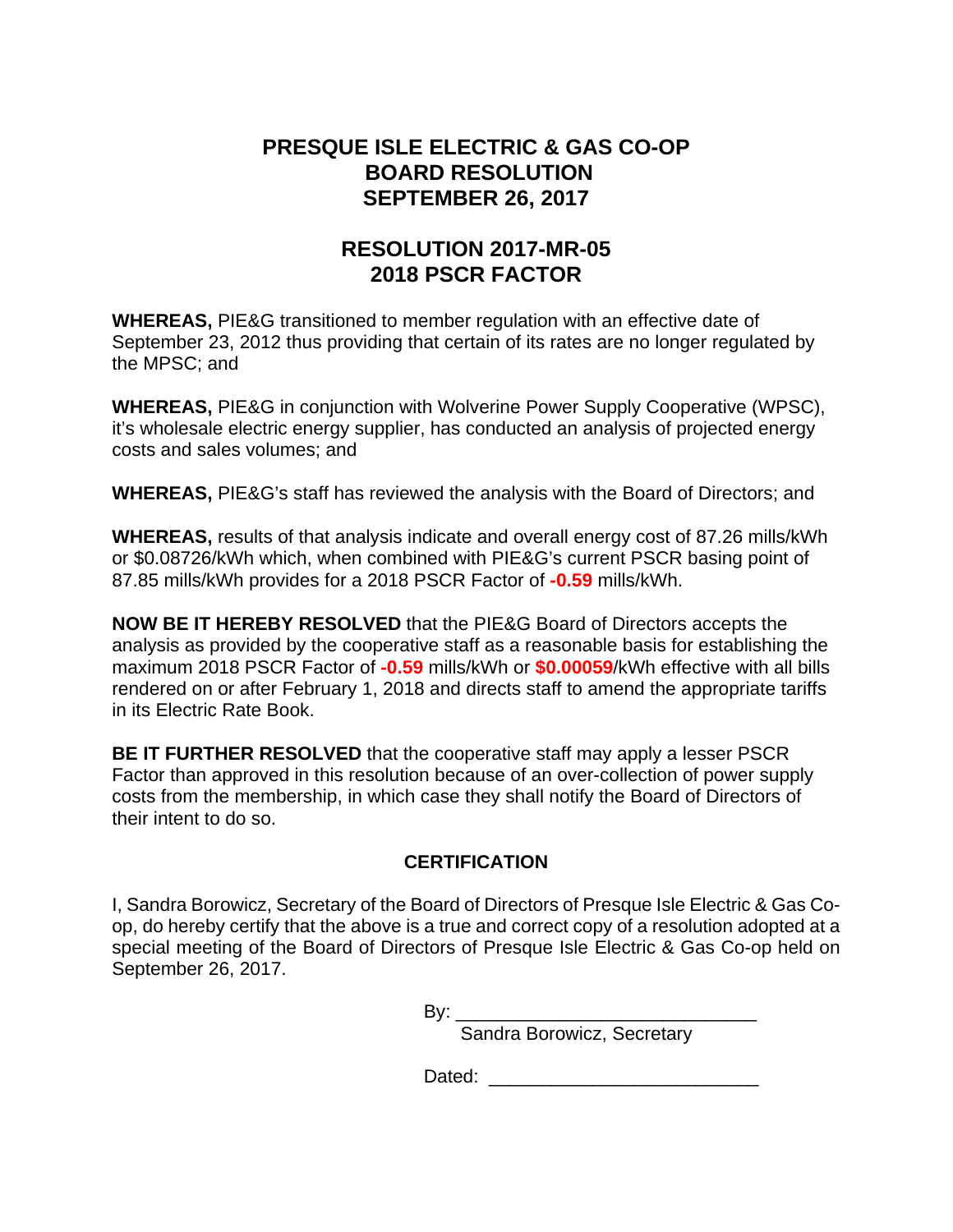# Presque Isle Electric & Gas Co-op 2018 PSCR Plan Overview

Line No.

|   | 1 Projected Energy Purchases (kWh)           |     | 256, 279, 573 |
|---|----------------------------------------------|-----|---------------|
|   | 2 Less: Line Losses (8%)                     |     | 20,502,366    |
|   | 3 Projected Energy Sales (kWh)               |     | 235,777,207   |
| 4 | <b>Projected Energy Costs</b>                |     | 20,574,114    |
|   | 5 PSCR Rate - \$/kWh (Line 4/Line 3)         | \$  | 0.08726       |
|   | 6 PSCR Base - \$/kWh                         |     | 0.08785       |
|   | 7 PSCR Factor - \$/kWh (Line 5 - Line 6)     | -\$ | 0.00059       |
|   | 8 PSCR Rate - mills/kWh (Line 4/Line 3)      |     | 87.26         |
| 9 | PSCR Base - mills/kWh                        |     | 87.85         |
|   | 10 PSCR Factor - mills/kWh (Line 8 - Line 9) |     | (0.59)        |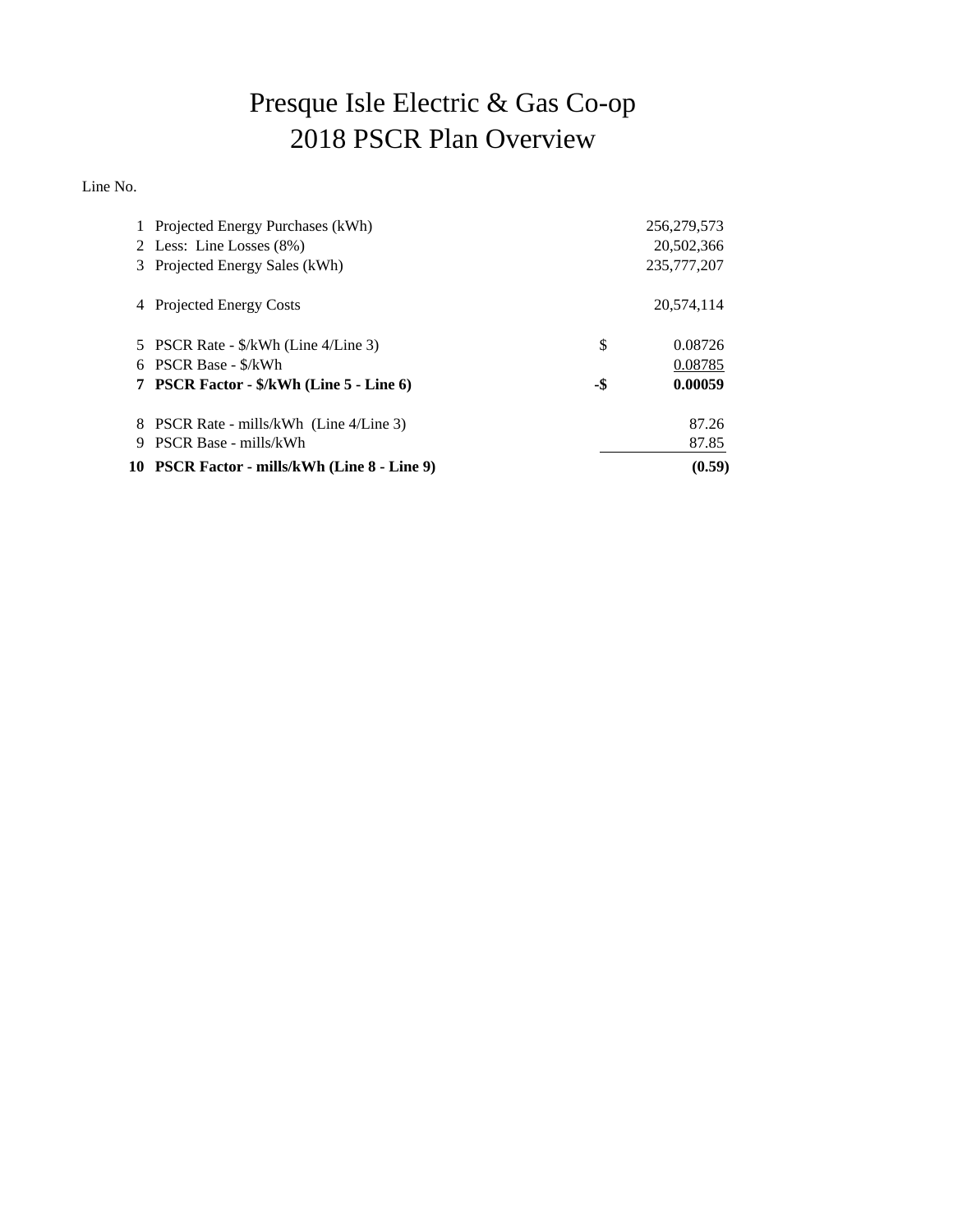# Presque Isle Electric & Gas Co-op 2018 PSCR Plan Summary

### **Description 2018 Rates**

| <b>Description</b>                                             | <b>2018 Rates</b> | <b>Units</b> | <b>Annual Totals</b> |  |  |
|----------------------------------------------------------------|-------------------|--------------|----------------------|--|--|
| Forecasted Energy Charge - General - 2018                      | \$<br>0.050854    | kWh          | 256,279,573          |  |  |
| Energy Charge - Contract - 2018                                |                   | kWh          |                      |  |  |
| True-up Energy Charge - General - 2016                         |                   | kWh          | 259,904,544          |  |  |
| True-up Energy Charge - Contract - 2016                        |                   | kWh          |                      |  |  |
| Forecasted Base Demand (Wolv 12CP) General - 2018              | \$<br>6.4195      | kW/mo.       | 464,067              |  |  |
| Forecasted Base Demand (Wolv 12CP) Contract - 2018             |                   | kW/mo.       |                      |  |  |
| True-Up Base Demand (Wolv 12CP) General - 2016                 |                   | kW/mo.       | 473,432              |  |  |
| True-Up Base Demand (Wolv 12CP) Contract - 2016                |                   | kW/mo.       |                      |  |  |
| Forecasted MISO-Coin Demand (1CP) General - 2016               | \$<br>6.4139      | kW/mo.       | 483,265              |  |  |
| Forecasted MISO-Coin Demand (1CP) Contract - 2016              |                   | kW/mo.       |                      |  |  |
| True-Up MISO-Coin Demand (1CP) General - 2014                  |                   | kW/mo.       | 487,428              |  |  |
| True-Up MISO-Coin Demand (1CP) Contract - 2014                 |                   | kW/mo.       |                      |  |  |
| Member's Base Demand Units Total (12 CP) - Current year        | <b>NA</b>         | kW/mo.       | 464,067              |  |  |
| Total Dist. Members Coincident Peak (Wolv 12CP) - Current year | <b>NA</b>         | kW           | 5,674,013            |  |  |
| Energy (Total) - Current year                                  | <b>NA</b>         | kWh          | 256,279,573          |  |  |
| General Energy, % Total Energy                                 | <b>NA</b>         | % and pts.   | 100.0%               |  |  |
| General Demand, % Total Demand                                 | <b>NA</b>         | $\%$         | 49.5%                |  |  |
| Member's Share of Coin, Peak - Current Year Actual             | <b>NA</b>         | % and pts.   | 8.18%                |  |  |
| Member's Share of Coin. Peak - Used for Billing                | <b>NA</b>         | % and pts.   | 8.18%                |  |  |
| Fuel Clause Adjustment, True Up                                | <b>NA</b>         | \$/kWh       | 0.00000              |  |  |
| C&I Credits (Tier A); i.e., average demand > 2,000 kW          | \$<br>0.009000    | kWh          |                      |  |  |
| C&I Credits (Tier B); i.e., average demand > 500 kW            | \$<br>0.005000    | kWh          | 14,935,026           |  |  |
| <b>Efficient Electric Heat Credit</b>                          | \$<br>0.030000    | kWh          | 2,884,128            |  |  |
| <b>Electric Water Heater Credits</b>                           | 4.50              | no.          | 1,159                |  |  |
| <b>Backup Generation</b>                                       | \$<br>2.50        | kW-mo.       |                      |  |  |
| Dedicated Excluded Facilities Charge                           | 16.98%            | Invest. \$   |                      |  |  |
| Shared Excluded Facilities Charge                              | 16.98%            | Invest. \$   | 643,215              |  |  |
| Substation Maintenance Charge (% charge)                       | 10.34%            | Invest. \$   | 8,034,616            |  |  |
| Substation Investment Charge (\$/sub)                          | \$<br>2,253.00    | # subs       | 18                   |  |  |
| Substation Investment Charge (\$/sub); shared subs             | varies            | \$           |                      |  |  |
| <b>Prepaid Substation Credit</b>                               | <b>NA</b>         | \$           |                      |  |  |
| Prepaid Excluded Facilities Credit                             | <b>NA</b>         | \$           |                      |  |  |
| <b>Excess Revenue</b>                                          | <b>NA</b>         | \$           |                      |  |  |
| Other Charges/(Credits)                                        | <b>NA</b>         | \$           |                      |  |  |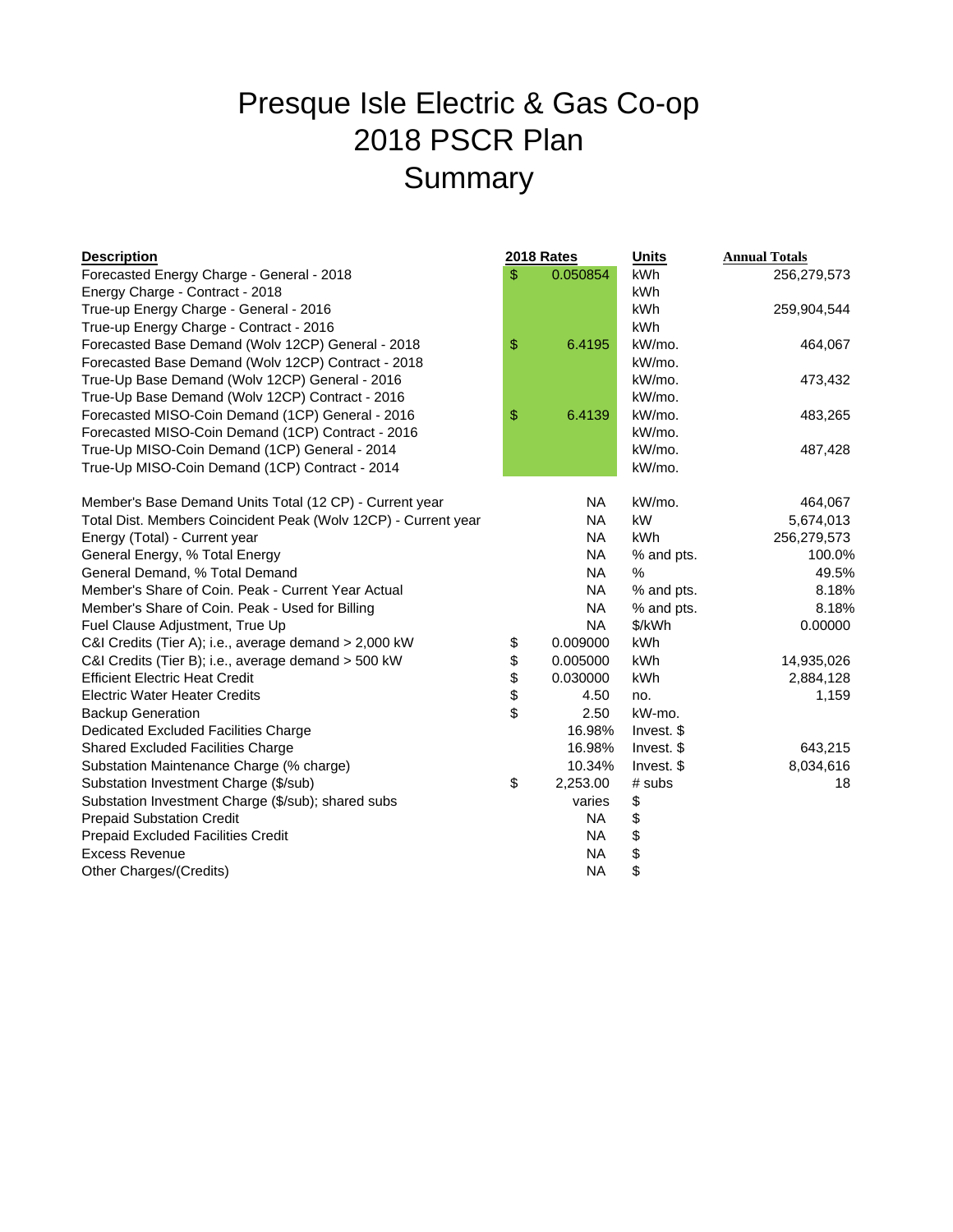| <b>Dollar Amounts</b>                                 |          |            |
|-------------------------------------------------------|----------|------------|
| Forecasted Energy Charge - General - 2018             | \$<br>\$ | 13,032,841 |
| Energy Charge - Contract - 2018                       | \$       |            |
| True-up Energy Charge - General - 2016                | \$       |            |
| True-up Energy Charge - Contract - 2016               | \$       |            |
| Forecasted Base Demand (Wolv 12CP) General - 2018     | \$       | 2,979,078  |
| Forecasted Base Demand (Wolv 12CP) Contract - 2018    | \$       |            |
| True-Up Base Demand (Wolv 12CP) General - 2016        | \$       |            |
| True-Up Base Demand (Wolv 12CP) Contract - 2016       | \$       |            |
| Forecasted MISO-Coin Demand (1CP) General - 2016      | \$       | 3,099,615  |
| Forecasted MISO-Coin Demand (1CP) Contract - 2016     | \$       |            |
| True-Up MISO-Coin Demand (1CP) General - 2014         | \$       |            |
| True-Up MISO-Coin Demand (1CP) Contract - 2014        | \$       |            |
| Fuel Clause Adjustment, True Up                       | \$       |            |
| C&I Credits (Tier A); i.e., average demand > 2,000 kW | \$       |            |
| C&I Credits (Tier B); i.e., average demand > 500 kW   | \$       | (74, 675)  |
| <b>Efficient Electric Heat Credit</b>                 | \$       | (86, 524)  |
| <b>Electric Water Heater Credits</b>                  | \$       | (62, 582)  |
| <b>Backup Generation</b>                              | \$       |            |
| Dedicated Excluded Facilities Charge                  | \$       |            |
| <b>Shared Excluded Facilities Charge</b>              | \$       | 8,933      |
| Substation Maintenance Charge (% charge)              | \$       | 830,779    |
| Substation Investment Charge (\$/sub)                 | \$       | 486,648    |
| <b>Prepaid Substation Credit</b>                      | \$       |            |
| <b>Prepaid Excluded Facilities Credit</b>             | \$       |            |
| <b>Excess Revenue</b>                                 | \$       |            |
| Other Charges/(Credits)                               | \$       |            |
| Total                                                 | \$<br>\$ | 20,214,114 |
| Non-Energy Components                                 | \$<br>\$ | 7,181,272  |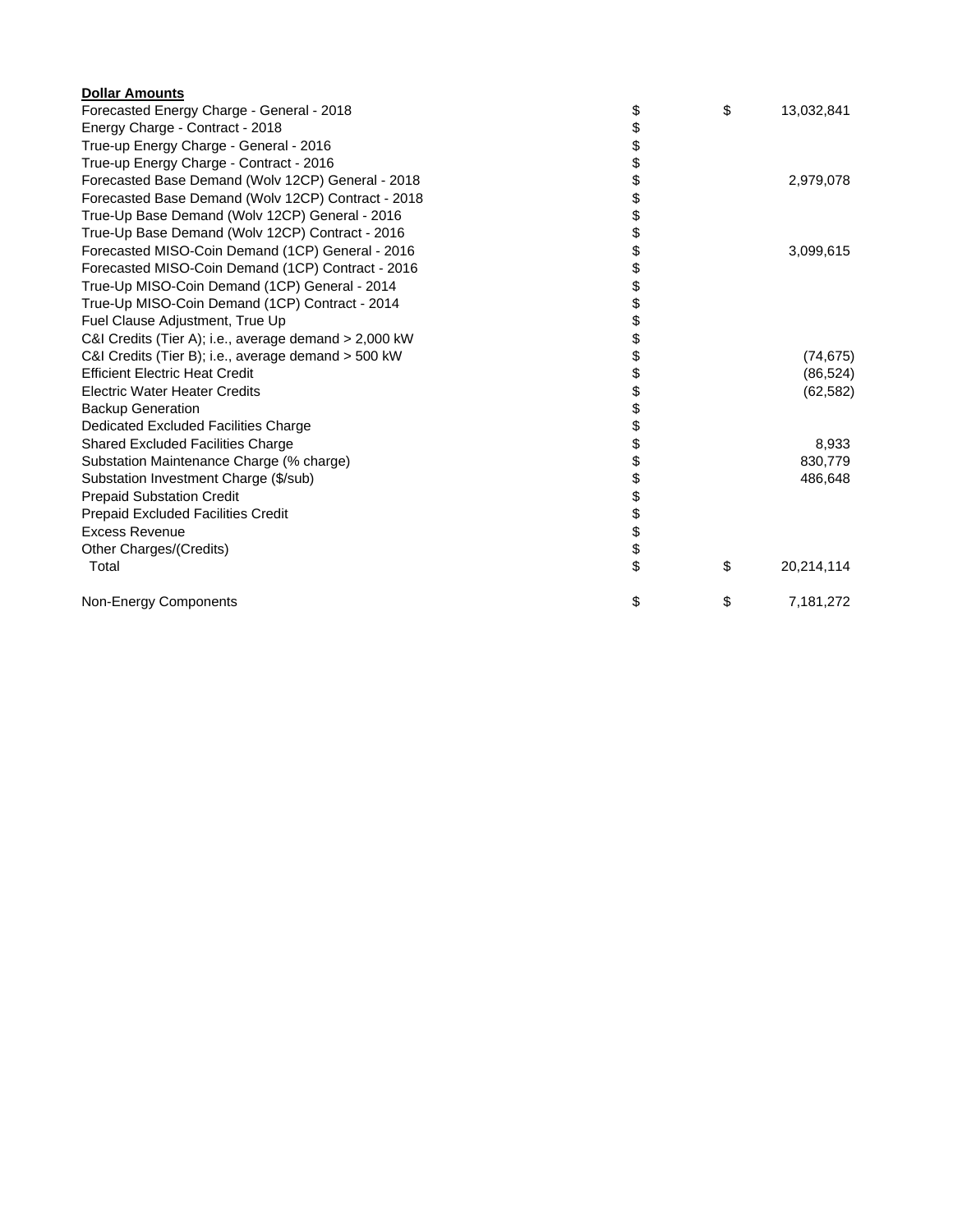| <b>Contribution to Bundled Rate</b>                   |        |             |
|-------------------------------------------------------|--------|-------------|
| Forecasted Energy Charge - General - 2018             | \$/MWh | \$<br>50.85 |
| Energy Charge - Contract - 2018                       | \$/MWh |             |
| True-up Energy Charge - General - 2016                | \$/MWh |             |
| True-up Energy Charge - Contract - 2016               | \$/MWh |             |
| Forecasted Base Demand (Wolv 12CP) General - 2018     | \$/MWh | 11.62       |
| Forecasted Base Demand (Wolv 12CP) Contract - 2018    | \$/MWh |             |
| True-Up Base Demand (Wolv 12CP) General - 2016        | \$/MWh |             |
| True-Up Base Demand (Wolv 12CP) Contract - 2016       | \$/MWh |             |
| Forecasted MISO-Coin Demand (1CP) General - 2016      | \$/MWh | 12.09       |
| Forecasted MISO-Coin Demand (1CP) Contract - 2016     | \$/MWh |             |
| True-Up MISO-Coin Demand (1CP) General - 2014         | \$/MWh |             |
| True-Up MISO-Coin Demand (1CP) Contract - 2014        | \$/MWh |             |
| Fuel Clause Adjustment, True Up                       | \$/MWh |             |
| C&I Credits (Tier A); i.e., average demand > 2,000 kW | \$/MWh |             |
| C&I Credits (Tier B); i.e., average demand > 500 kW   | \$/MWh | (0.29)      |
| <b>Efficient Electric Heat Credit</b>                 | \$/MWh | (0.34)      |
| <b>Electric Water Heater Credits</b>                  | \$/MWh | (0.24)      |
| <b>Backup Generation</b>                              | \$/MWh |             |
| Dedicated Excluded Facilities Charge                  | \$/MWh |             |
| <b>Shared Excluded Facilities Charge</b>              | \$/MWh | 0.03        |
| Substation Maintenance Charge (% charge)              | \$/MWh | 3.24        |
| Substation Investment Charge (\$/sub)                 | \$/MWh | 1.90        |
| <b>Prepaid Substation Credit</b>                      | \$/MWh |             |
| Prepaid Excluded Facilities Credit                    | \$/MWh |             |
| <b>Excess Revenue</b>                                 | \$/MWh |             |
| Other Charges/(Credits)                               | \$/MWh |             |
| Total                                                 | \$/MWh | \$<br>78.88 |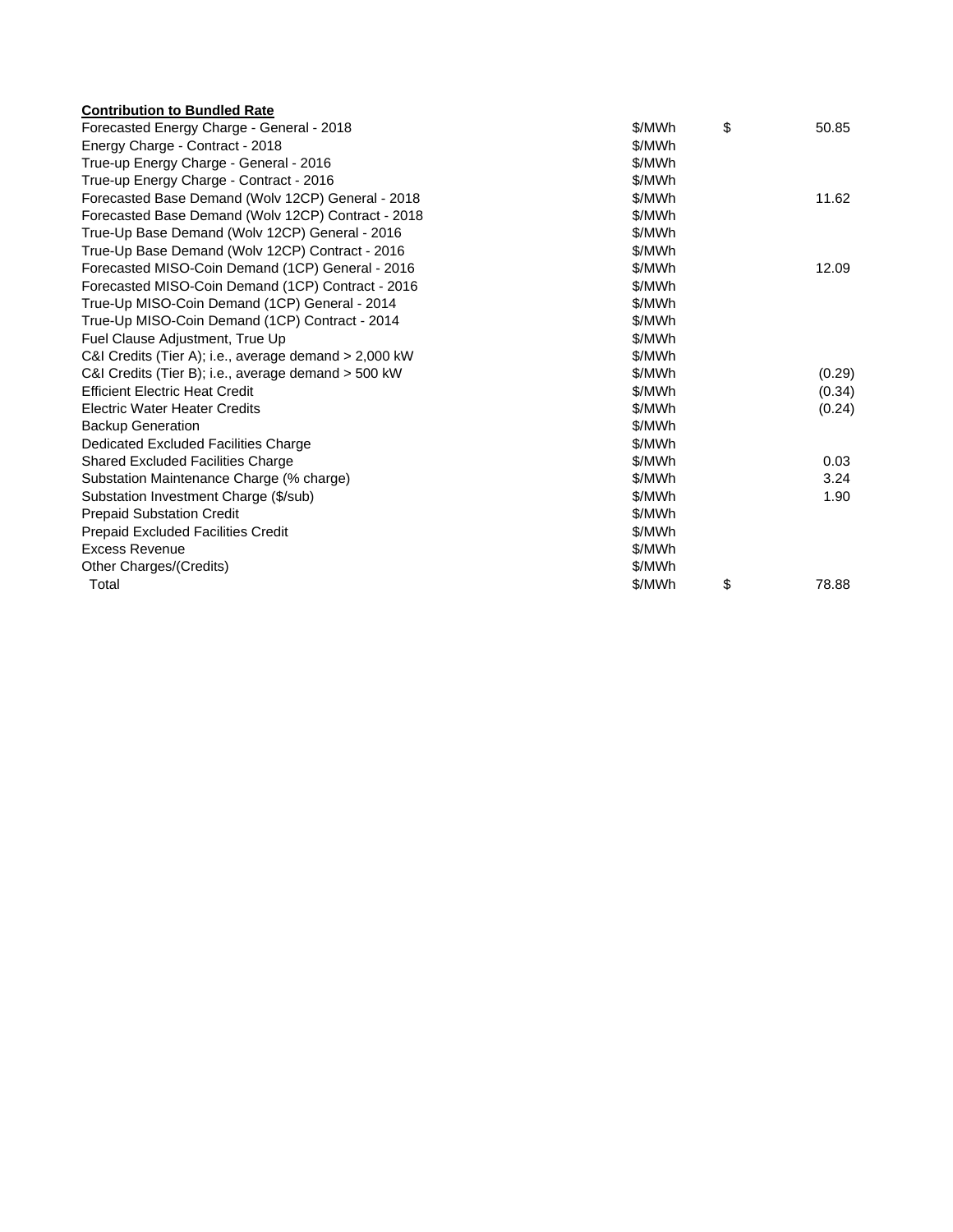| <b>Inputs for Member's PSCR Factor</b>          |               |                  |
|-------------------------------------------------|---------------|------------------|
| Member's Line Losses                            | $\frac{0}{0}$ | 8.00000%         |
| Member's Line Losses                            | kWh           | 20,502,366       |
| Wholesale Purchases - Member's Losses           | kWh           | 235,777,207      |
| Member's HQ Energy Use                          | <b>kWh</b>    |                  |
| Member's Sales to its Members                   | kWh           | 235,777,207      |
| Non-PSCR Sales                                  | <b>kWh</b>    |                  |
| <b>PSCR Sales</b>                               | kWh           | 235,777,207      |
| Member's HQ Energy Use                          | \$            | 0                |
| Prior Year (Over)/Under Collection              | \$            | 360,000          |
| <b>PSCR Cost</b>                                | \$            | 20,574,114       |
| Power Supply Rate Before HQ Use and (O)/U Coll. | \$/MWh        | \$<br>85.73      |
| <b>PSCR Rate</b>                                | \$/MWh        | \$<br>87.26      |
| <b>PSCR Base</b>                                | \$/MWh        | \$<br>87.85      |
| <b>PSCR Factor</b>                              | \$/MWh        | \$<br>(0.59)     |
| Member's PSCR Revenue                           | \$            | \$<br>20,573,919 |
| Member's PSCR Cost                              | \$            | 20,574,114       |
| Member's Over/(Under) Collection                | \$            | \$<br>(195)      |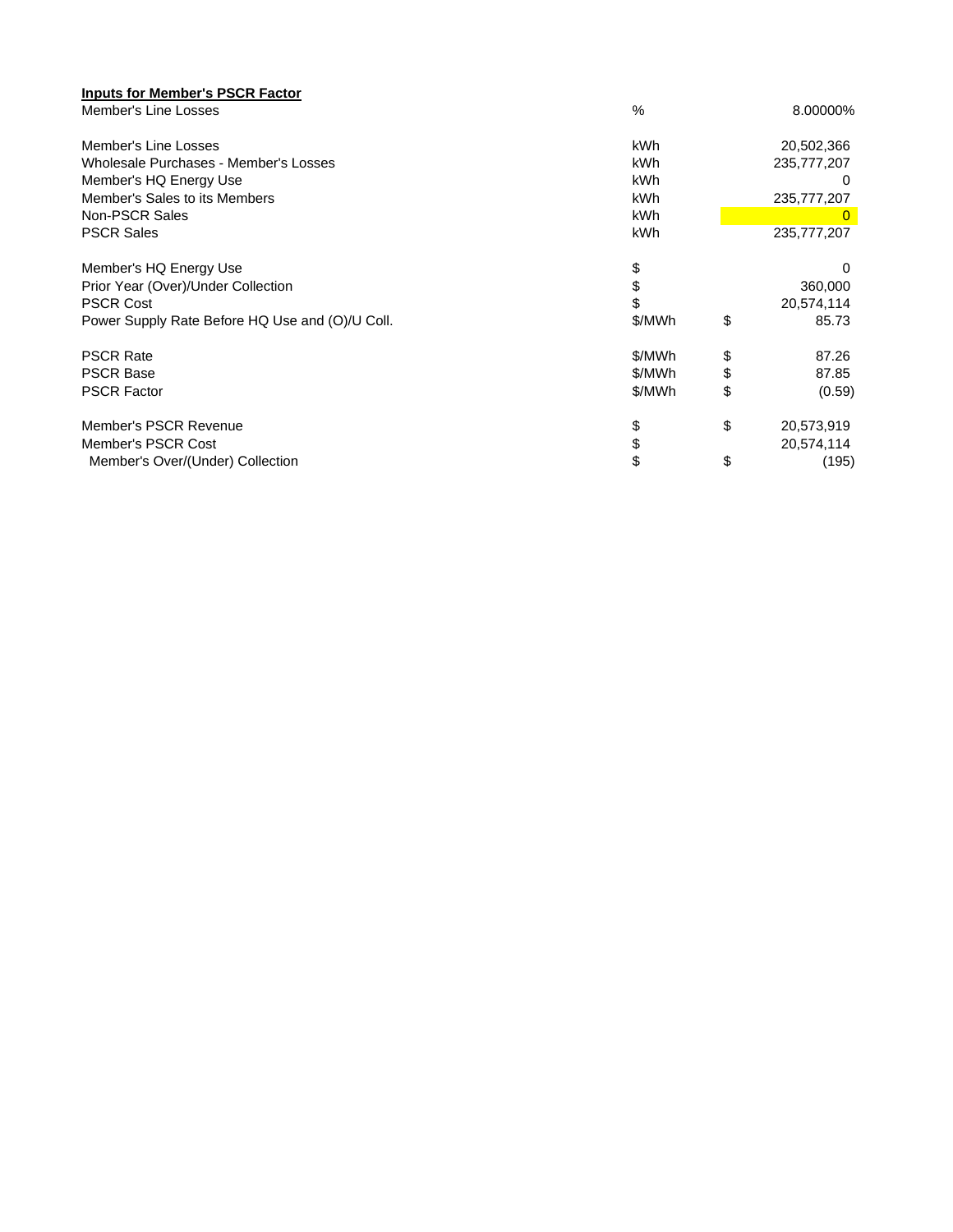#### Presque Isle Electric & Gas **2018 PSCR Plan comparison to 2017 Budget**

| Input by Wolverin                                              | 2018             |                      |                 |                  |              |             |                   |                |              |                |              |                      |              |             |
|----------------------------------------------------------------|------------------|----------------------|-----------------|------------------|--------------|-------------|-------------------|----------------|--------------|----------------|--------------|----------------------|--------------|-------------|
| <b>Input by Member</b>                                         | Rates            |                      |                 |                  |              |             |                   | 2018 PSCR Plan |              |                |              |                      |              |             |
| <b>Not Included in Budget</b>                                  |                  | January              | February        | March            | April        | May         | June              | July           | August       | September      | October      | November             | December     | <b>YTD</b>  |
| Units                                                          |                  |                      |                 |                  |              |             |                   |                |              |                |              |                      |              |             |
| Forecasted Energy Charge - General -2018                       | 0.050854         | 23.887.088           | 21,561,186      | 22.424.997       | 19.157.424   | 19.655.890  | 19.769.95         | 23.039.296     | 22.082.483   | 19.596.142     | 20,384,154   | 21.461.793           | 23,259,169   | 256,279,573 |
| Energy Charge - Contract -2018                                 |                  |                      |                 |                  |              |             |                   |                |              |                |              |                      |              |             |
| True-up Energy Charge - General -2016                          |                  | 23,803,201           | 22,022,402      | 21,193,541       | 19,984,949   | 19,654,503  | 20,122,398        | 24,435,237     | 24,333,108   | 19,773,593     | 20,223,412   | 20,508,754           | 23,849,446   | 259,904,544 |
| True-up Energy Charge - Contract -2016                         |                  |                      |                 |                  |              |             |                   |                |              |                |              |                      |              |             |
| Forecasted Base Demand (Wolv 12CP) General -2018               | 6.4195<br>Я.     | 41,573               | 40,360          | 37,479           | 33,156       | 31,149      | 35,687            | 43.338         | 47,428       | 37,928         | 34,237       | 39,512               | 42,220       | 464.067     |
| Forecasted Base Demand (Wolv 12CP) Contract -2018              |                  |                      |                 |                  |              |             |                   |                |              |                |              |                      |              | $\Omega$    |
| True-Up Base Demand (Wolv 12CP) General -2016                  |                  | 40,527               | 40,685          | 37,415           | 33,040       | 36,837      | 38,377            | 42,006         | 50,908       | 38,019         | 34,997       | 38,134               | 42,487       | 473,432     |
| True-Up Base Demand (Wolv 12CP) Contract -2016                 |                  |                      |                 |                  |              |             |                   |                |              |                |              |                      |              | $\Omega$    |
| Forecasted MISO-Coin Demand (1CP) General -2016                | 6.4139           | 40,272               | 40,272          | 40,272           | 40,272       | 40,272      | 40,272            | 40,272         | 40,272       | 40,272         | 40,272       | 40,272               | 40,272       | 483,265     |
| Forecasted MISO-Coin Demand (1CP) Contract -2016               |                  |                      |                 |                  |              |             |                   |                |              |                |              |                      |              | n           |
| True-Up MISO-Coin Demand (1CP) General -2014                   |                  | 40,619               | 40,619          | 40,619           | 40,619       | 40,619      | 40,619            | 40,619         | 40,619       | 40,619         | 40,619       | 40,619               | 40,619       | 487,428     |
| True-Up MISO-Coin Demand (1CP) Contract -2014                  |                  |                      |                 |                  |              |             |                   |                |              |                |              |                      |              | $\Omega$    |
|                                                                |                  |                      |                 |                  |              |             |                   |                |              |                |              |                      |              |             |
| Member's Base Demand Units Total (12 CP) - Current year        | <b>NA</b>        | 41,573               | 40,360          | 37,479           | 33,156       | 31,149      | 35,687            | 43,338         | 47,428       | 37,928         | 34,237       | 39,512               | 42,220       | 464,067     |
| Total Dist. Members Coincident Peak (Wolv 12CP) - Current year | <b>NA</b>        | 494.662              | 168.498         | 451.079          | 391,173      | 436.835     | 503,366           | 456,663        | 552.357      | 518,362        | 419.28       | 477,280              | 504,457      | 5,674,013   |
| Energy (Total) - Current year                                  | <b>NA</b>        | 23,887,088           | 21,561,186      | 22,424,997       | 19, 157, 424 | 19,655,890  | 19,769,951        | 23,039,296     | 22,082,483   | 19,596,142     | 20,384,154   | 21,461,793           | 23,259,169   | 256,279,573 |
| General Energy, % Total Energy                                 | <b>NA</b>        | 100.0%               | 100.0%          | 100.0%           | 100.0%       | 100.0%      | 100.0%            | 100.0%         | 100.0%       | 100.0%         | 100.0%       | 100.0%               | 100.0%       | 100.0%      |
| General Demand, % Total Demand                                 | <b>NA</b>        | 50.6%                | 49.8%           | 50.0%            | 50.1%        | 45.8%       | 48.2%             | 50.8%          | 48.2%        | 49.9%          | 49.5%        | 50.9%                | 49.8%        | 49.5%       |
| Member's Share of Coin. Peak - Current Year Actual             | <b>NA</b>        | 8.40%                | 8.61%           | 8.31%            | 8.48%        | 7.13%       | 7.09%             | 9.49%          | 8.59%        | 7.32%          | 8.17%        | 8.28%                | 8.37%        | 8.18%       |
| Member's Share of Coin. Peak - Used for Billing                | <b>NA</b>        | 8.18%                | 8.18%           | 8.18%            | 8.18%        | 8.18%       | 8.18%             | 8.18%          | 8.18%        | 8.18%          | 8.18%        | 8.18%                | 8.18%        | 8.18%       |
| Fuel Clause Adjustment, True Up                                | <b>NA</b>        | 0.00000              | 0.00000         | 0.00000          | 0.00000      | 0.00000     | 0.00000           | 0.00000        | 0.00000      | 0.00000        | 0.00000      | 0.00000              | 0.00000      | 0.00000     |
| C&I Credits (Tier A); i.e., average demand > 2,000 kW          | 0.009000<br>- \$ |                      |                 |                  |              |             |                   |                |              |                |              |                      |              | $\Omega$    |
| C&I Credits (Tier B); i.e., average demand > 500 kW            | 0.005000<br>S.   | 1,217,279            | 1,175,753       | 1,295,562        | 1,222,321    | 1,306,211   | 1,422,395         | 1,593,049      | 1,268,389    | 1,111,278      | 1,044,000    | 1,110,881            | 1,167,908    | 14,935,026  |
| <b>Efficient Electric Heat Credit</b>                          | 0.030000<br>-S   | 230,488              | 489.719         | 426.845          | 435.383      | 306,793     | 331.184           | 156,306        | 58.372       | 73.969         | 58.920       | 102,087              | 214,062      | 2,884,128   |
| <b>Electric Water Heater Credits</b>                           | 4.50<br>-S       | 1.212                | 1,223           | 1.215            | 1.166        | 1.154       | 1.142             | 1.147          | 1.133        | 1.134          | 1.152        | 1.103                | 1,126        | 1,159       |
| <b>Backup Generation</b>                                       | 2.50<br>-S       | $\Omega$             | $\Omega$        | $\Omega$         | - 0          | $\Omega$    | $\Omega$          | $\Omega$       | $\Omega$     | $\Omega$       | $\Omega$     | $\Omega$             | $\Omega$     | n           |
| Dedicated Excluded Facilities Charge                           | 16.98%           | $\Omega$             |                 | C                | $\Omega$     | $\Omega$    | $\Omega$          |                |              | $\mathfrak{g}$ |              | $\Omega$             |              |             |
| Shared Excluded Facilities Charge                              | 16.98%           | 643.215              | 643.215         | 643.215          | 643.215      | 643.215     | 643.215           | 643.215        | 643.215      | 643.215        | 643.215      | 643.215              | 643.215      | 643.215     |
| Substation Maintenance Charge (% charge)                       | 10.34%           | 7,801,699            | 7,801,699       | 7,801,699        | 7,801,699    | 7,801,699   | 7,801,699         | 7,801,699      | 7,801,699    | 7,801,699      | 8,315,699    | 8,315,699            | 9,568,699    | 8,034,616   |
| Substation Investment Charge (\$/sub)                          | 2,253.00<br>-S   | 18                   | 18              | 18               | 18           | 18          | 18                | 18             | 18           | 18             | 18           | 18                   | 18           | 18          |
| Substation Investment Charge (\$/sub); shared subs             | varies           | $\Omega$             | $\Omega$        | $\Omega$         | - 0          | $\Omega$    | $\Omega$          | $\Omega$       | $\Omega$     | $\Omega$       | $\Omega$     | $\Omega$             | O            | $\Omega$    |
| <b>Prepaid Substation Credit</b>                               | <b>NA</b>        | O                    |                 | $\Omega$         | $\Omega$     | $\Omega$    | $\Omega$          | n              |              | $\Omega$       | $\Omega$     | $\Omega$             |              |             |
| Prepaid Excluded Facilities Credit                             | NA               | $\Omega$             | $\Omega$        | $\Omega$         | $\circ$      | $\Omega$    | $\mathbf{0}$      | O              |              | O              | $\Omega$     | $\Omega$             |              |             |
| <b>Excess Revenue</b>                                          | <b>NA</b>        | $\Omega$             | $\Omega$        | $\Omega$         | $\Omega$     | $\Omega$    | $\Omega$          | $\Omega$       | $\Omega$     | $\Omega$       | $\Omega$     | $\Omega$             | O            | $\Omega$    |
| Other Charges/(Credits)                                        | <b>NA</b>        | $\Omega$             | $\Omega$        | $\Omega$         | $\Omega$     | $\Omega$    | $\Omega$          |                |              | $\Omega$       | $\Omega$     | $\Omega$             | $\Omega$     | O           |
|                                                                |                  |                      |                 |                  |              |             |                   |                |              |                |              |                      |              |             |
| <b>Dollar Amounts</b>                                          |                  |                      |                 |                  |              |             |                   |                |              |                |              |                      |              |             |
| Forecasted Energy Charge - General -2018                       |                  | 1,214,754 \$<br>- \$ | 1,096,473<br>£. | 1,140,401<br>- 8 | 974,232 \$   | 999,581 \$  | 1,005,381<br>- \$ | 1,171,640 \$   | 1,122,983 \$ | 996,542 \$     | 1,036,616 \$ | 1,091,418 \$         | 1,182,822 \$ | 13,032,841  |
| Energy Charge - Contract -2018                                 |                  |                      |                 | $^{\circ}$       | $^{\circ}$   | $\Omega$    | 0                 | 0              |              | 0              | $\Omega$     | $\Omega$             | 0            | 0           |
| True-up Energy Charge - General -2016                          |                  | $\Omega$             | $\Omega$        | $\Omega$         | $\Omega$     | $\Omega$    | $^{\circ}$        | $\Omega$       | $\Omega$     | $\Omega$       | $\Omega$     | $\Omega$             | $\Omega$     | $\Omega$    |
|                                                                |                  | n                    | $\Omega$        | $\Omega$         | $\Omega$     | $\Omega$    | $\Omega$          | $\Omega$       | $\Omega$     | $\Omega$       | $\Omega$     | $\Omega$             | $\Omega$     |             |
| True-up Energy Charge - Contract -2016                         |                  |                      |                 |                  |              |             |                   |                |              |                |              |                      |              |             |
| Forecasted Base Demand (Wolv 12CP) General -2018               |                  | 266,878              | 259,091         | 240,596          | 212,845      | 199,961     | 229,093           | 278,208        | 304,464      | 243,479        | 219,784      | 253,647              | 271,031      | 2,979,078   |
| Forecasted Base Demand (Wolv 12CP) Contract -2018              |                  | $\Omega$             | $\Omega$        | $\Omega$         | $\Omega$     | $\Omega$    | $^{\circ}$        | $\Omega$       | $\Omega$     | $\Omega$       | $\Omega$     | $\Omega$             | $\Omega$     |             |
| True-Up Base Demand (Wolv 12CP) General -2016                  |                  | 0                    | $\Omega$        | $^{\circ}$       | $^{\circ}$   | $\Omega$    | $^{\circ}$        | $\Omega$       | $\Omega$     | 0              | $^{\circ}$   | 0                    | $\mathbf 0$  | n           |
| True-Up Base Demand (Wolv 12CP) Contract -2016                 |                  | $\Omega$             | $\Omega$        | 0                | - 0          | $\Omega$    | 0                 | $\Omega$       | $\Omega$     | 0              | $\Omega$     | $\mathbf 0$          | $\Omega$     |             |
| Forecasted MISO-Coin Demand (1CP) General -2016                |                  | 258,301              | 258,301         | 258,301          | 258,301      | 258,301     | 258,301           | 258,301        | 258,301      | 258,301        | 258,301      | 258,301              | 258,301      | 3,099,615   |
| Forecasted MISO-Coin Demand (1CP) Contract -2016               |                  | $\Omega$             | $\Omega$        | $\Omega$         | $\Omega$     | $\Omega$    | $\Omega$          | $\Omega$       | $\Omega$     | $\Omega$       | $\Omega$     | $\Omega$             | $\Omega$     |             |
| True-Up MISO-Coin Demand (1CP) General -2014                   |                  | $\Omega$             |                 | 0                | $\Omega$     | 0           | $\mathbf 0$       | $\Omega$       | $\Omega$     | $\Omega$       | $\Omega$     | $\mathbf 0$          | 0            |             |
| True-Up MISO-Coin Demand (1CP) Contract -2014                  |                  | $\Omega$             | $\Omega$        | $\Omega$         | $\Omega$     | $\Omega$    | $\Omega$          | $\Omega$       | $\Omega$     | $\Omega$       | $\Omega$     | $\Omega$             | $\Omega$     |             |
| Fuel Clause Adjustment, True Up                                |                  | $\Omega$             | $\Omega$        | $\Omega$         | $\Omega$     | $\Omega$    | $\Omega$          | $\Omega$       | $\Omega$     | $\Omega$       | $\Omega$     | $\Omega$             | $\Omega$     | $\Omega$    |
| C&I Credits (Tier A); i.e., average demand > 2,000 kW          |                  | $^{\circ}$           | $\Omega$        | $\circ$          | - 0          | $\Omega$    | 0                 | $\Omega$       | $\Omega$     | $^{\circ}$     | $\Omega$     | 0                    | 0            | 0           |
| C&I Credits (Tier B); i.e., average demand > 500 kW            |                  | (6,086)              | (5,879)         | (6, 478)         | (6, 112)     | (6, 531)    | (7, 112)          | (7, 965)       | (6, 342)     | (5,556)        | (5, 220)     | (5, 554)             | (5, 840)     | (74, 675)   |
| <b>Efficient Electric Heat Credit</b>                          |                  | (6, 915)             | (14, 692)       | (12, 805)        | (13,061)     | (9, 204)    | (9,936)           | (4,689)        | (1,751)      | (2, 219)       | (1,768)      | (3,063)              | (6, 422)     | (86, 524)   |
| <b>Electric Water Heater Credits</b>                           |                  | (5, 454)             | (5,504)         | (5, 468)         | (5, 247)     | (5, 193)    | (5, 139)          | (5, 162)       | (5,099)      | (5, 103)       | (5, 184)     | (4,964)              | (5,067)      | (62, 582)   |
| <b>Backup Generation</b>                                       |                  | $^{\circ}$           | $\Omega$        | $^{\circ}$       | - 0          | $^{\circ}$  | $^{\circ}$        | $\Omega$       | $^{\circ}$   | $\overline{0}$ | $^{\circ}$   | 0                    | $^{\circ}$   | $\Omega$    |
| Dedicated Excluded Facilities Charge                           |                  | $\Omega$             | $\Omega$        | - 0              | - 0          | $\Omega$    | $\Omega$          | $\Omega$       | $\Omega$     | $\Omega$       | $\Omega$     | $\Omega$             | $\Omega$     | $\Omega$    |
| Shared Excluded Facilities Charge                              |                  | 744                  | 744             | 744              | 744          | 744         | 744               | 744            | 744          | 744            | 744          | 744                  | 744          | 8,933       |
| Substation Maintenance Charge (% charge)                       |                  | 67,225               | 67,225          | 67,225           | 67,225       | 67,225      | 67,225            | 67,225         | 67,225       | 67,225         | 71,654       | 71,654               | 82,450       | 830,779     |
| Substation Investment Charge (\$/sub)                          |                  | 40,554               | 40,554          | 40,554           | 40,554       | 40,554      | 40,554            | 40,554         | 40,554       | 40,554         | 40,554       | 40,554               | 40,554       | 486,648     |
|                                                                |                  | $\Omega$             | $\Omega$        | - 0              | - 0          | $\mathbf 0$ | $^{\circ}$        | $\Omega$       | $\Omega$     | $\Omega$       | $\Omega$     | $\Omega$             | $\Omega$     | n           |
| <b>Prepaid Substation Credit</b>                               |                  |                      | $\Omega$        |                  |              |             |                   |                | $\Omega$     |                |              |                      | 0            |             |
| Prepaid Excluded Facilities Credit                             |                  | $^{\circ}$           |                 | 0                | -0           | $\mathbf 0$ | 0                 | 0              |              | 0              | $^{\circ}$   | 0                    |              |             |
| <b>Excess Revenue</b>                                          |                  | $\Omega$             | $\Omega$        | $\Omega$         | $\Omega$     | $\Omega$    | $\Omega$          | $\Omega$       | $\Omega$     | $\Omega$       | $\Omega$     | $\Omega$<br>$\Omega$ | 0            | n           |
| Other Charges/(Credits)                                        |                  |                      |                 | $\Omega$         |              |             | O                 | $\Omega$       | $\Omega$     |                | $\Omega$     |                      |              |             |
| Total                                                          |                  | 1,830,001 \$         | 1,696,314 \$    | 1,723,071 \$     | 1,529,481    | 1,545,438   | 1,579,112 \$      | 1,798,857 \$   | 1,781,079 \$ | 1,593,967\$    | 1,615,482 \$ | 1,702,738 \$         | 1,818,575 \$ | 20,214,114  |
| Non-Energy Components                                          |                  | 615,247 \$<br>-S     | 599,841 \$      | 582,670 \$       | 555,249 \$   | 545,857 \$  | 573,730 \$        | 627,217 \$     | 658,097 \$   | 597,425 \$     | 578,866 \$   | 611,320 \$           | 635,753 \$   | 7,181,272   |
|                                                                |                  |                      |                 |                  |              |             |                   |                |              |                |              |                      |              |             |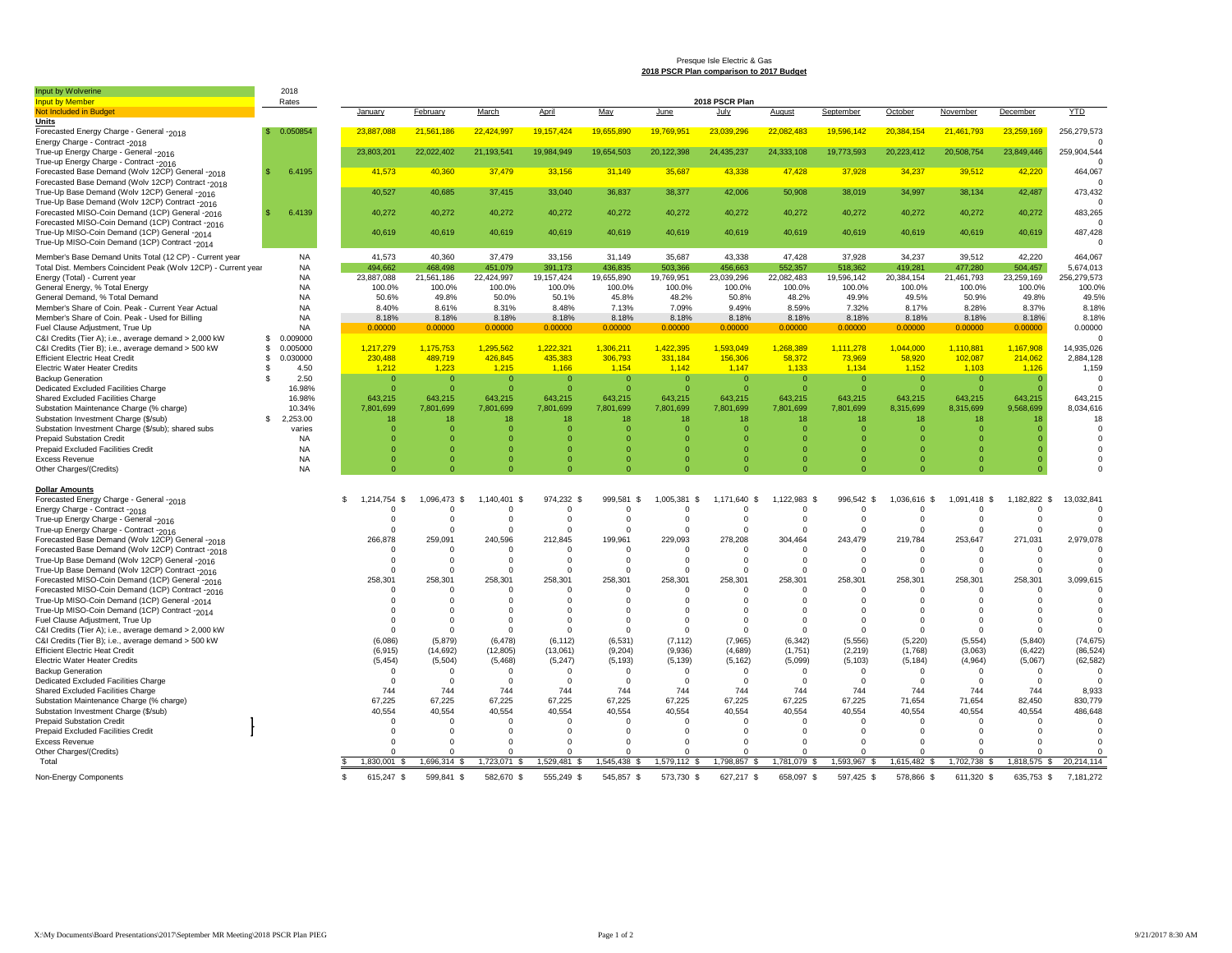#### Presque Isle Electric & Gas **2018 PSCR Plan comparison to 2017 Budget**

| Input by Wolverine<br><b>Input by Member</b>                                                     | 2018<br>Rates |                                  |              |              |               |              |               | 2018 PSCR Plan |               |               |                |              |                |             |
|--------------------------------------------------------------------------------------------------|---------------|----------------------------------|--------------|--------------|---------------|--------------|---------------|----------------|---------------|---------------|----------------|--------------|----------------|-------------|
| <b>Not Included in Budget</b>                                                                    |               | January                          | February     | March        | April         | May          | June          | July           | August        | September     | October        | November     | December       | <b>YTD</b>  |
|                                                                                                  |               |                                  |              |              |               |              |               |                |               |               |                |              |                |             |
| <b>Contribution to Bundled Rate</b>                                                              |               |                                  |              |              |               |              |               |                |               |               |                |              |                |             |
| Forecasted Energy Charge - General -2018                                                         |               | 50.85 \$<br>\$                   | 50.85 \$     | 50.85 \$     | 50.85 \$      | 50.85 \$     | $50.85$ \$    | 50.85 \$       | 50.85 \$      | 50.85 \$      | 50.85 \$       | 50.85 \$     | 50.85 \$       | 50.85       |
| Energy Charge - Contract -2018                                                                   |               |                                  |              |              |               |              |               |                |               |               |                |              |                |             |
| True-up Energy Charge - General -2016                                                            |               |                                  |              |              |               |              |               |                |               |               |                |              |                |             |
| True-up Energy Charge - Contract -2016                                                           |               |                                  |              |              |               |              |               |                |               |               |                |              |                |             |
| Forecasted Base Demand (Wolv 12CP) General -2018                                                 |               | 11.17                            | 12.02        | 10.73        | 11.11         | 10.17        | 11.59         | 12.08          | 13.79         | 12.42         | 10.78          | 11.82        | 11.65          | 11.62       |
| Forecasted Base Demand (Wolv 12CP) Contract -2018                                                |               |                                  |              |              |               |              |               |                |               |               |                |              |                |             |
| True-Up Base Demand (Wolv 12CP) General -2016                                                    |               |                                  |              |              |               |              |               |                |               |               |                |              |                |             |
| True-Up Base Demand (Wolv 12CP) Contract -2016                                                   |               |                                  |              |              |               |              |               |                | 11.70         | 13.18         | 12.67          |              | 11.11          |             |
| Forecasted MISO-Coin Demand (1CP) General -2016                                                  |               | 10.81                            | 11.98        | 11.52        | 13.48         | 13.14        | 13.07         | 11.21          |               |               |                | 12.04        |                | 12.09       |
| Forecasted MISO-Coin Demand (1CP) Contract -2016<br>True-Up MISO-Coin Demand (1CP) General -2014 |               |                                  |              |              |               |              |               |                |               |               |                |              |                |             |
| True-Up MISO-Coin Demand (1CP) Contract -2014                                                    |               |                                  |              |              |               |              |               |                |               |               |                |              |                |             |
| Fuel Clause Adjustment, True Up                                                                  |               |                                  |              |              |               |              |               |                |               |               |                |              |                |             |
| C&I Credits (Tier A); i.e., average demand > 2,000 kW                                            |               |                                  |              |              |               |              |               |                |               |               |                |              |                |             |
| C&I Credits (Tier B); i.e., average demand > 500 kW                                              |               | (0.25)                           | (0.27)       | (0.29)       | (0.32)        | (0.33)       | (0.36)        | (0.35)         | (0.29)        | (0.28)        | (0.26)         | (0.26)       | (0.25)         | (0.29)      |
| <b>Efficient Electric Heat Credit</b>                                                            |               | (0.29)                           | (0.68)       | (0.57)       | (0.68)        | (0.47)       | (0.50)        | (0.20)         | (0.08)        | (0.11)        | (0.09)         | (0.14)       | (0.28)         | (0.34)      |
| <b>Electric Water Heater Credits</b>                                                             |               | (0.23)                           | (0.26)       | (0.24)       | (0.27)        | (0.26)       | (0.26)        | (0.22)         | (0.23)        | (0.26)        | (0.25)         | (0.23)       | (0.22)         | (0.24)      |
| <b>Backup Generation</b>                                                                         |               |                                  |              |              |               |              |               |                |               |               |                |              |                |             |
| Dedicated Excluded Facilities Charge                                                             |               |                                  |              |              |               |              |               |                |               |               |                |              |                |             |
| Shared Excluded Facilities Charge                                                                |               | 0.03                             | 0.03         | 0.03         | 0.04          | 0.04         | 0.04          | 0.03           | 0.03          | 0.04          | 0.04           | 0.03         | 0.03           | 0.03        |
| Substation Maintenance Charge (% charge)                                                         |               | 2.81                             | 3.12         | 3.00         | 3.51          | 3.42         | 3.40          | 2.92           | 3.04          | 3.43          | 3.52           | 3.34         | 3.54           | 3.24        |
| Substation Investment Charge (\$/sub)                                                            |               | 1.70                             | 1.88         | 1.81         | 2.12          | 2.06         | 2.05          | 1.76           | 1.84          | 2.07          | 1.99           | 1.89         | 1.74           | 1.90        |
| <b>Prepaid Substation Credit</b>                                                                 |               |                                  |              |              |               |              |               |                |               |               |                |              |                |             |
| Prepaid Excluded Facilities Credit                                                               |               |                                  |              |              |               |              |               |                |               |               |                |              |                |             |
| <b>Excess Revenue</b>                                                                            |               |                                  |              |              |               |              |               |                |               |               |                |              |                |             |
| Other Charges/(Credits)                                                                          |               |                                  |              |              |               |              |               |                |               |               |                |              |                |             |
| Total                                                                                            |               | 76.61 \$                         | 78.67 \$     | 76.84 \$     | 79.84 \$      | 78.62 \$     | 79.87 \$      | 78.08 \$       | 80.66 \$      | 81.34 \$      | 79.25 \$       | 79.34 \$     | 78.19 \$       | 78.88       |
|                                                                                                  |               |                                  |              |              |               |              |               |                |               |               |                |              |                |             |
| <b>Inputs for Member's PSCR Factor</b>                                                           |               |                                  |              |              |               |              |               |                |               |               |                |              |                |             |
| Member's Line Losses                                                                             |               | 8.00%                            | 8.00%        | 8.00%        | 8.00%         | 8.00%        | 8.00%         | 8.00%          | 8.00%         | 8.00%         | 8.00%          | 8.00%        | 8.00%          | 8.00000%    |
| Member's Line Losses                                                                             |               | 1,910,967                        | 1,724,895    | 1,794,000    | 1,532,594     | 1,572,471    | 1,581,596     | 1,843,144      | 1,766,599     | 1,567,691     | 1,630,732      | 1,716,943    | 1,860,734      | 20,502,366  |
| Wholesale Purchases - Member's Losses                                                            |               | 21,976,121                       | 19,836,291   | 20,630,997   | 17,624,830    | 18,083,419   | 18,188,355    | 21,196,152     | 20,315,884    | 18,028,451    | 18,753,422     | 19,744,850   | 21,398,435     | 235,777,207 |
| Member's HQ Energy Use                                                                           |               |                                  |              |              |               |              |               |                |               |               |                |              |                | $\Omega$    |
| Member's Sales to its Members                                                                    |               | 21,976,121                       | 19,836,291   | 20,630,997   | 17,624,830    | 18,083,419   | 18,188,355    | 21,196,152     | 20,315,884    | 18,028,451    | 18,753,422     | 19,744,850   | 21,398,435     | 235,777,207 |
| Non-PSCR Sales                                                                                   |               | $\Omega$                         | $\Omega$     | $\Omega$     | $\Omega$      | $\Omega$     | $\Omega$      | - റ            | $\Omega$      | $\Omega$      | $\overline{0}$ | $\Omega$     | $\Omega$       | $\Omega$    |
| <b>PSCR Sales</b>                                                                                |               | 21,976,121                       | 19,836,291   | 20,630,997   | 17,624,830    | 18,083,419   | 18,188,355    | 21,196,152     | 20,315,884    | 18,028,451    | 18,753,422     | 19,744,850   | 21,398,435     | 235,777,207 |
| Member's HQ Energy Use                                                                           |               | $\Omega$                         | $\Omega$     | $\Omega$     | $\Omega$      | $\mathbf{0}$ | $\mathbf{0}$  | $\Omega$       | $^{\circ}$    | $\Omega$      | $\Omega$       | $\Omega$     | $\overline{0}$ | $\Omega$    |
| Prior Year (Over)/Under Collection                                                               |               | 30,000                           | 30,000       | 30,000       | 30,000        | 30,000       | 30,000        | 30,000         | 30,000        | 30,000        | 30,000         | 30,000       | 30,000         | 360,000     |
| <b>PSCR Cost</b>                                                                                 |               | 1,860,001                        | 1,726,314    | 1,753,071    | 1,559,481     | 1,575,438    | 1,609,112     | 1,828,857      | 1,811,079     | 1,623,967     | 1,645,482      | 1,732,738    | 1,848,575      | 20,574,114  |
| Power Supply Rate Before HQ Use and (O)/U Coll.                                                  |               | 83.27 \$<br>\$.                  | 85.52 \$     | 83.52 \$     | 86.78 \$      | 85.46 \$     | 86.82 \$      | 84.87 \$       | 87.67 \$      | 88.41 \$      | 86.14 \$       | 86.24 \$     | 84.99 \$       | 85.73       |
| <b>PSCR Rate</b>                                                                                 |               | \$.<br>87.26 \$                  | 87.26 \$     | 87.26 \$     | 87.26 \$      | 87.26 \$     | 87.26 \$      | 87.26 \$       | 87.26 \$      | 87.26 \$      | 87.26 \$       | 87.26 \$     | 87.26 \$       | 87.26       |
| <b>PSCR Base</b>                                                                                 |               | $\mathbf{\hat{x}}$<br>$87.85$ \$ | 87.85 \$     | 87.85 \$     | 87.85 \$      | 87.85 \$     | 87.85 \$      | 87.85 \$       | 87.85 \$      | 87.85 \$      | 87.85 \$       | 87.85 \$     | 87.85 \$       | 87.85       |
| <b>PSCR Factor</b>                                                                               |               | \$.<br>$(0.59)$ \$               | $(0.59)$ \$  | $(0.59)$ \$  | $(0.59)$ \$   | $(0.59)$ \$  | $(0.59)$ \$   | $(0.59)$ \$    | $(0.59)$ \$   | $(0.59)$ \$   | $(0.59)$ \$    | $(0.59)$ \$  | $(0.59)$ \$    | (0.59)      |
|                                                                                                  |               |                                  |              |              |               |              |               |                |               |               |                |              |                |             |
| Member's PSCR Revenue                                                                            |               | 1,917,636 \$<br>\$.              | 1,730,915 \$ | 1,800,261 \$ | 1,537,943 \$  | 1,577,959 \$ | 1,587,116 \$  | 1,849,576 \$   | 1,772,764 \$  | 1,573,163 \$  | 1,636,424 \$   | 1,722,936 \$ | 1,867,227 \$   | 20,573,919  |
| Member's PSCR Cost                                                                               |               | 1,860,001                        | 1,726,314    | 1,753,071    | 1,559,481     | 1,575,438    | 1,609,112     | 1,828,857      | 1,811,079     | 1.623.967     | 1.645.482      | 1,732,738    | 1,848,575      | 20,574,114  |
| Member's Over/(Under) Collection                                                                 |               | 57,635 \$                        | 4.601 \$     | 47,190 \$    | $(21,538)$ \$ | $2,521$ \$   | $(21,996)$ \$ | 20.719 \$      | $(38,315)$ \$ | $(50.804)$ \$ | $(9.058)$ \$   | $(9.802)$ \$ | 18.653 \$      | (195)       |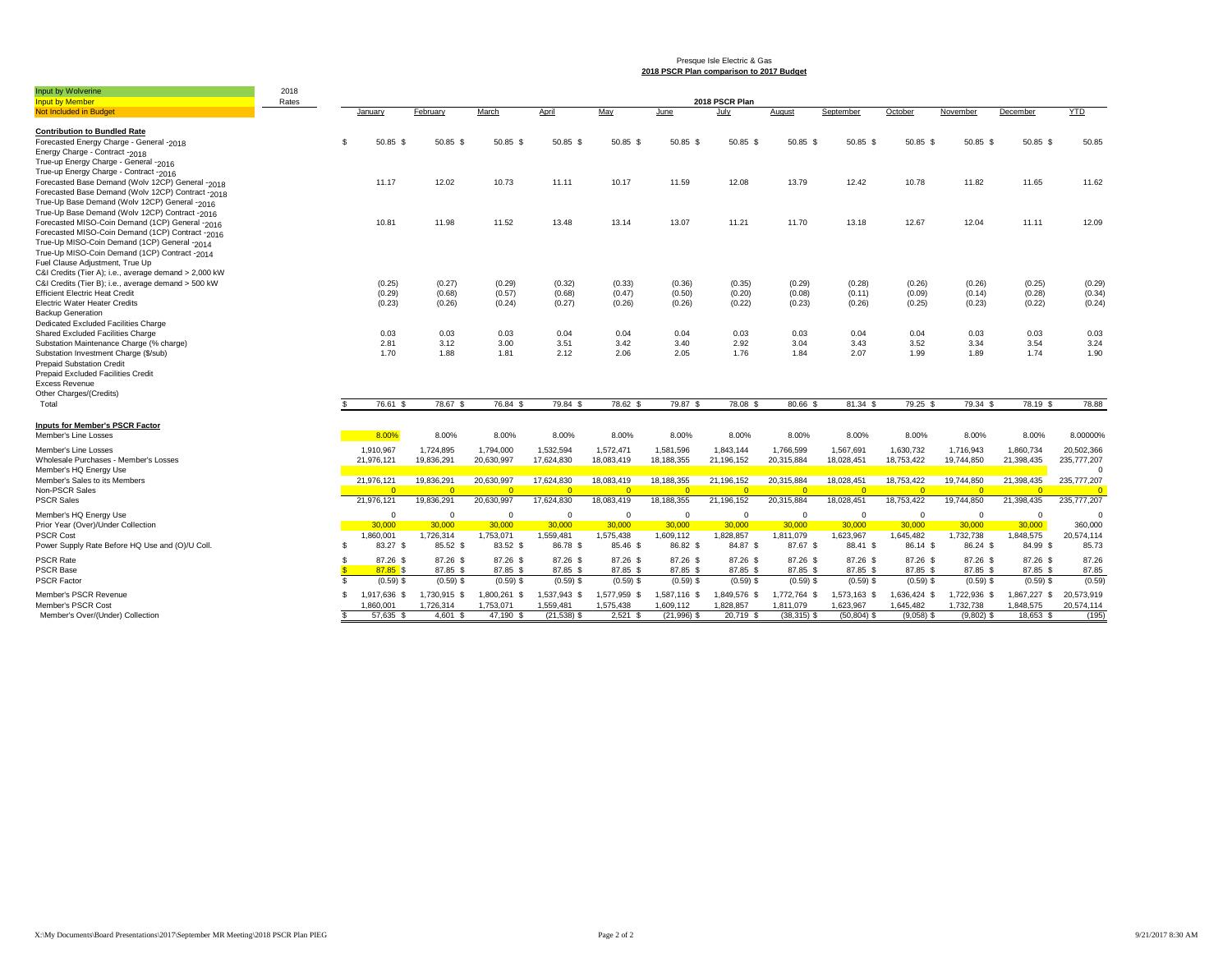## **PRESQUE ISLE ELECTRIC & GAS CO-OP BOARD RESOLUTION SEPTEMBER 26, 2017**

# **RESOLUTION 2017-MR-06 ELECTRIC RATE BOOK REVISIONS**

**WHEREAS,** PIE&G transitioned to member regulation with an effective date of September 23, 2012 thus providing that certain of its rates are no longer regulated by the MPSC; and

**WHEREAS,** PIE&G staff has reviewed the current Rate Book and determined that revisions to the non-residential billing rules to reflect the Cooperative's member regulated status; and

**WHEREAS,** PIE&G's staff has reviewed the recommended revisions with the Board of Directors; and

**NOW BE IT HEREBY RESOLVED** that the PIE&G Board of Directors accepts the proposed revisions and directs staff to amend the appropriate tariffs in its Electric Rate Book.

## **CERTIFICATION**

I, Sandra Borowicz, Secretary of the Board of Directors of Presque Isle Electric & Gas Coop, do hereby certify that the above is a true and correct copy of a resolution adopted at a special meeting of the Board of Directors of Presque Isle Electric & Gas Co-op held on September 26, 2017.

 $Bv:$ 

Sandra Borowicz, Secretary

Dated: \_\_\_\_\_\_\_\_\_\_\_\_\_\_\_\_\_\_\_\_\_\_\_\_\_\_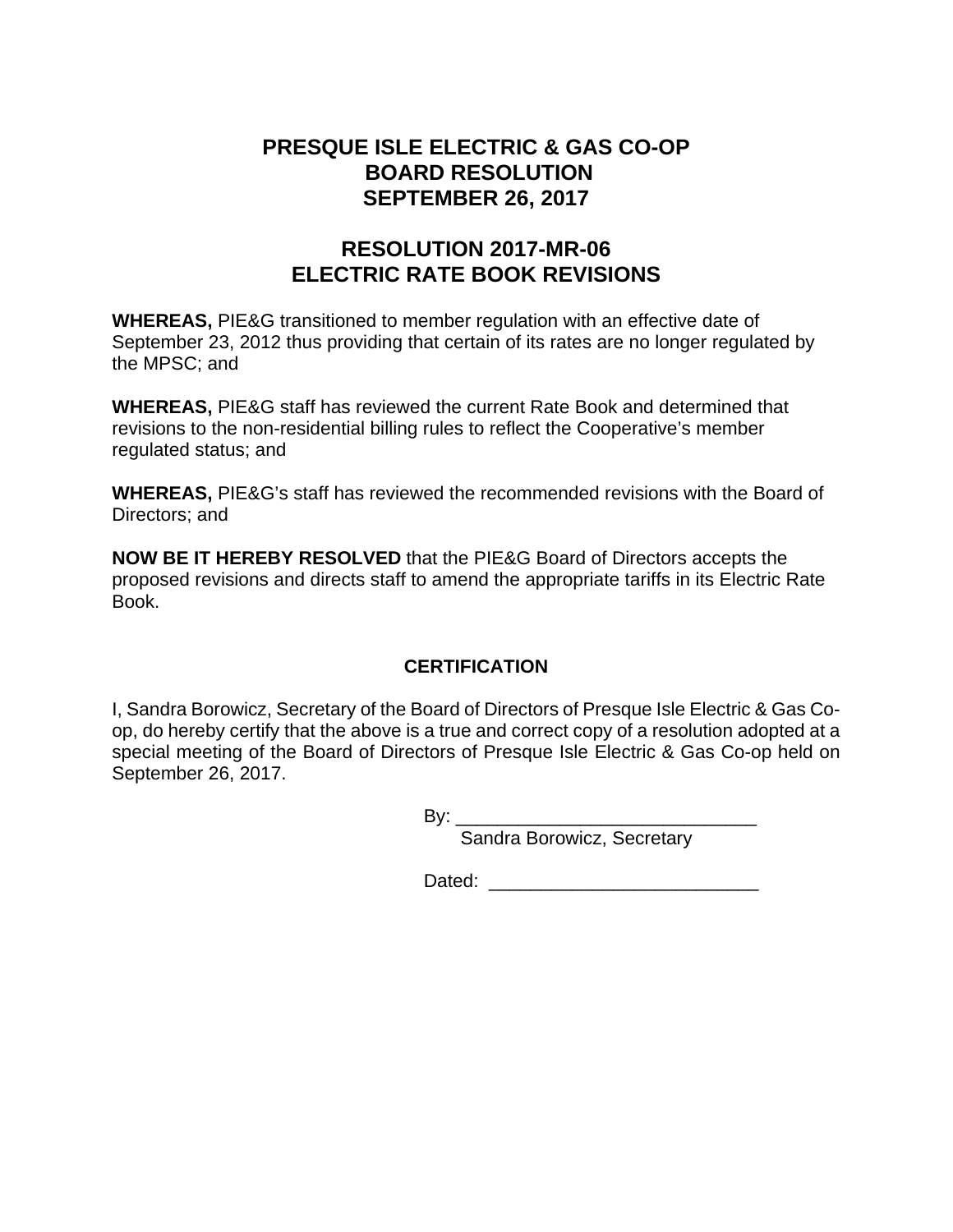### **B4 BILLING PRACTICES APPLICABLE TO NON-RESIDENTIAL ELECTRIC AND GAS MEMBERS (CONT'D FROM SHEET NO. B-58.00)**

(v) A meter switched by the Cooperative or Cooperative representative.

(vi) An incorrect application of the rate schedule.

(vii) Other similar act or omission by the Cooperative in determining the amount of a member's bill. An undercharge or overcharge that is caused by a non-registering meter, a metering inaccuracy, or the use of an estimated meter read or a member read is not a position of a billing error. Electric & Gas Co-op.

(d) "Commission" means the Michigan public service commission.

(e) "Complaint determination" means the written decision of a hearing officer after an informal hearing.

(f) "Member" means a purchaser of electricity or natural gas that is supplied or distributed by the Cooperative for non-residential purposes, including service to schools and centrally metered apartment buildings.

(g) "Existing member" means a member who has been receiving service continuously for at least the last 6 months.

(h) "Hearing officer" means a notary public who is qualified to administer oaths to conduct informal small commercial member complaint hearings against the Cooperative company and who is on a list on file with the commission. Board of Directors.

(i) "Informal appeal" means an appeal of a complaint determination of a hearing officer made to the commission staff. **Board of Directors.** 

(j) "Informal hearing" means a dispute resolution process for small commercial members that is administered by a hearing officer.

(k) "Meter" means a device that measures the quantity of gas used by a member, including a device that measures the heat content of gas or a device that measures and registers the amount of electrical power used.

Continued on Sheet No. B-60.00

By: Brian Burns September 23, 2012 President and CEO<br>Onaway, Michigan

Issued **October 17, 2012** Effective for service rendered on and

Issued under the authority of the Board of Directors dated 9/23/12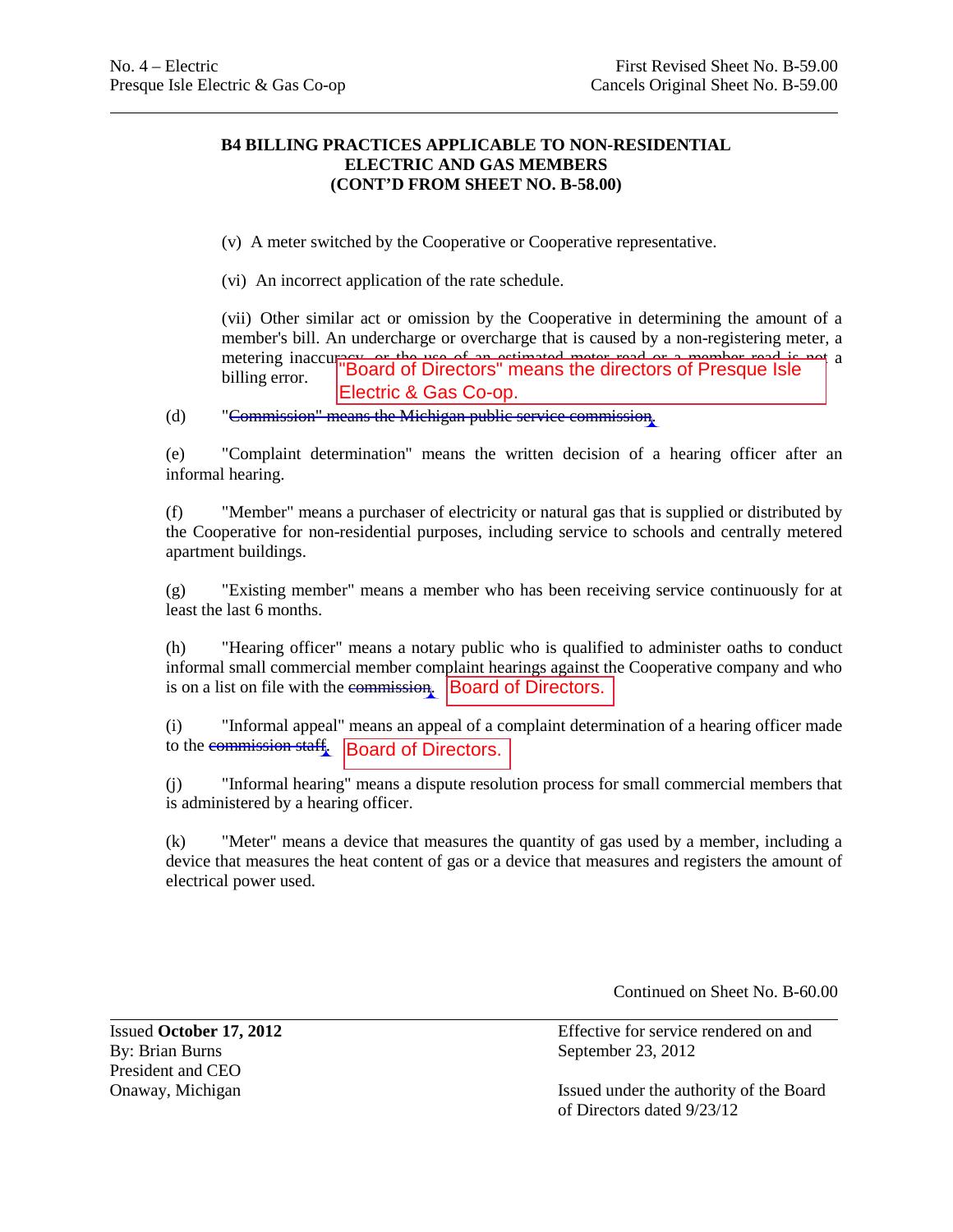### **B4 BILLING PRACTICES APPLICABLE TO NON-RESIDENTIAL ELECTRIC AND GAS MEMBERS (CONT'D FROM SHEET NO. B-59.00)**

(l) "Positive identification information" means a consistently used appropriate identification including, but not limited to:

(i) A driver's license or ID card issued by a state, U.S. military card, military dependent's ID card, native American tribal document, or passport.

(ii) Articles of incorporation, tax identification documents, business license, certificate of authority, or similar documents proving identity of a business.

(m) "Regulation officer" means a member of the commission staff who resolves complaints in accordance with these rules.

(n) "Settlement agreement" means a documented agreement that is entered into by a member and the Cooperative and that resolves any matter in dispute or provides for the payment of amounts not in dispute over a reasonable period of time.

(o) "Small commercial member" means a non-residential member with usage of 200 Mcf of gas or less per year or 15,000 kWh of electric usage or less per year.

(p) "Space heating season" means the period from November 1 through March 31.

(q) "Unauthorized use of Cooperative service" means theft, fraud, interference, or diversion of service, including but not limited to, meter tampering (for example, any act which affects the proper registration of service through a meter), bypassing (for example, unmetered service that flows through a device connected between a service line and member facilities), and service restoration by anyone other than the Cooperative or its representative.

 $|(q)|$ 

(m)

 $\vert(n)\vert$ 

(o)

 $|(p)|$ 

 $(r)$  "Utility" means a person, firm, corporation, cooperative, association, or other legal entity that is subject to the jurisdiction of the commission and that distributes or sells electricity or natural gas for nonresidential use.

### **R 460.1603 Discrimination prohibited.**

Rule 3. The Cooperative shall not discriminate against or penalize a member for exercising any right granted by these rules.

Continued on Sheet No. B-61.00

By: Brian Burns September 23, 2012 President and CEO

Issued **October 17, 2012** Effective for service rendered on and

Onaway, Michigan Issued under the authority of the Board of Directors dated 9/23/12